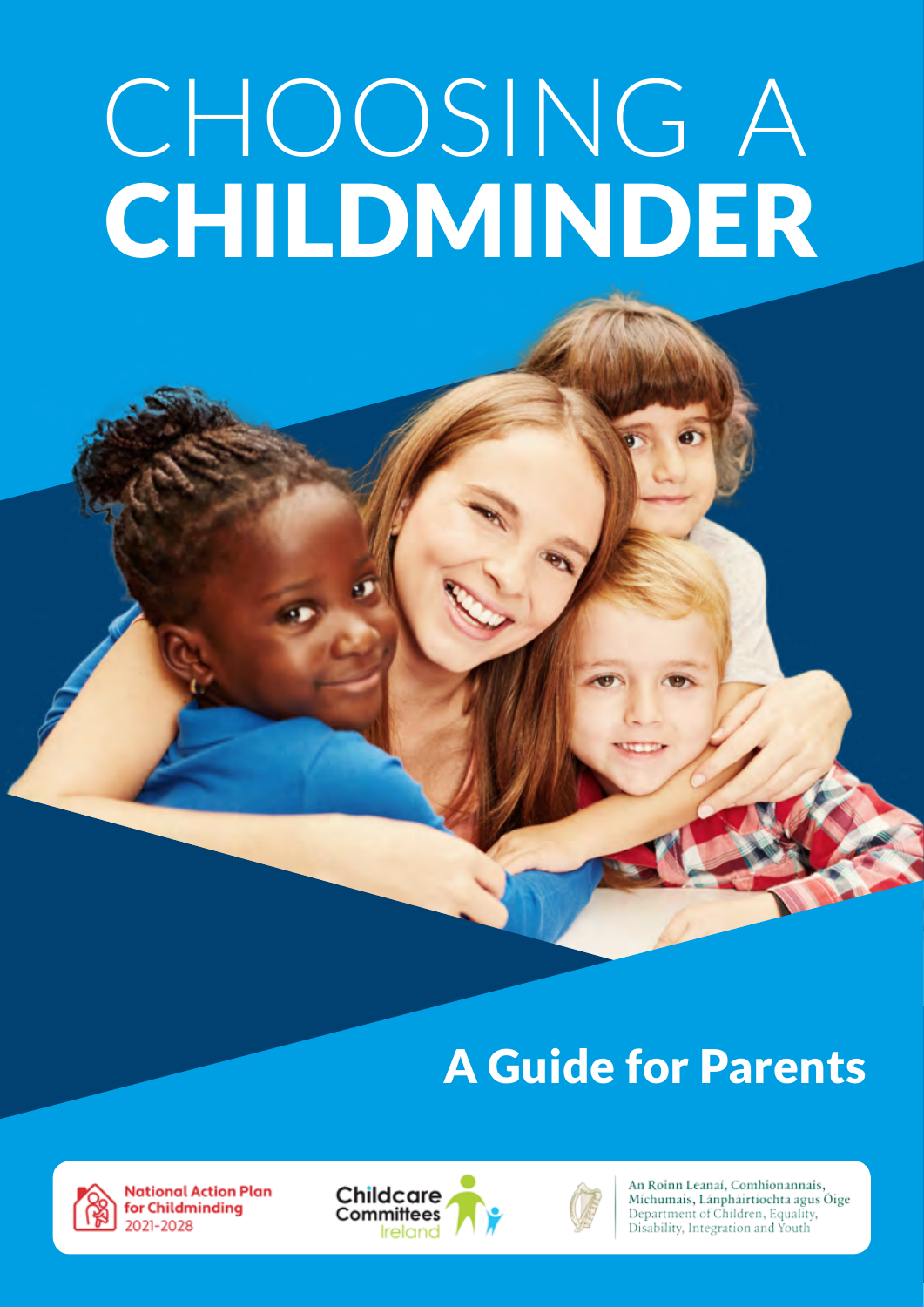## **CONTENTS**

| <b>WHAT IS A CHILDMINDER?</b>                       | 3  |
|-----------------------------------------------------|----|
| THE BENEFITS OF CHILDMINDING                        | 3  |
| <b>TYPES OF CHILDMINDERS</b>                        | 4  |
| <b>TIPS FOR CHOOSING A CHILDMINDER</b>              | 5  |
| <b>CHILDMINDING DURING COVID</b>                    | 10 |
| <b>WORKING IN PARTNERSHIP WITH YOUR CHILDMINDER</b> | 10 |
| <b>ADDITIONAL INFORMATION</b>                       | 11 |

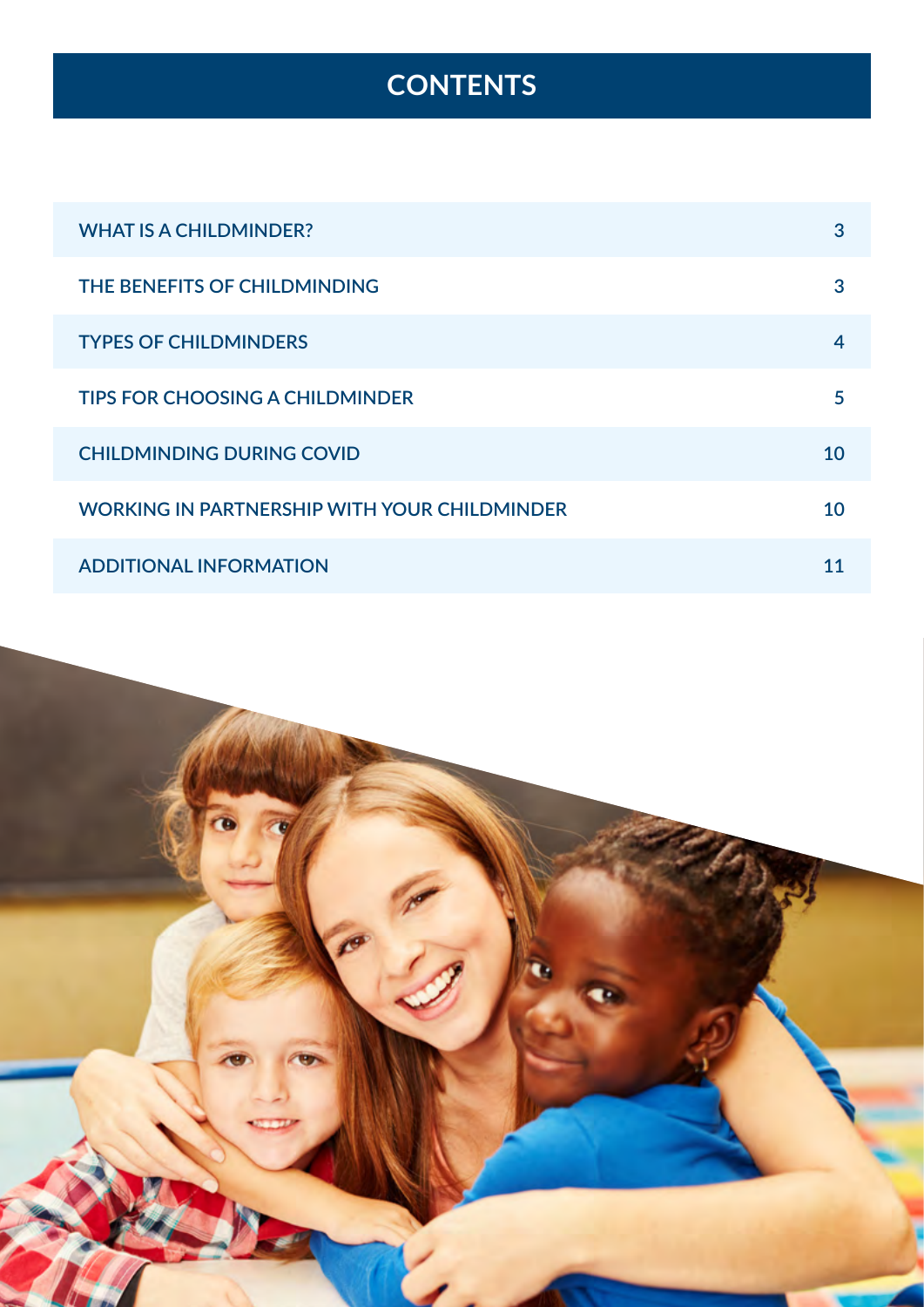## **WHAT IS A CHILDMINDER?**

<span id="page-2-0"></span>**A childminder single-handedly cares for a small group of children in the childminder's own home. Children are welcomed as individuals, they are offered affection and respect and their developmental and recreational needs are met. Childminders offer a flexible service, tailored to each child, thereby helping parents and guardians to balance their work and family commitments.** 

**For many parents choosing the right type of early learning and childcare service is one of the most important decisions they will make, ensuring they select the right type of early learning and childcare that best suits their child and family's needs.**

### **THE BENEFITS OF CHILDMINDING**

**There are many unique features of childminding which support children's learning and development:**

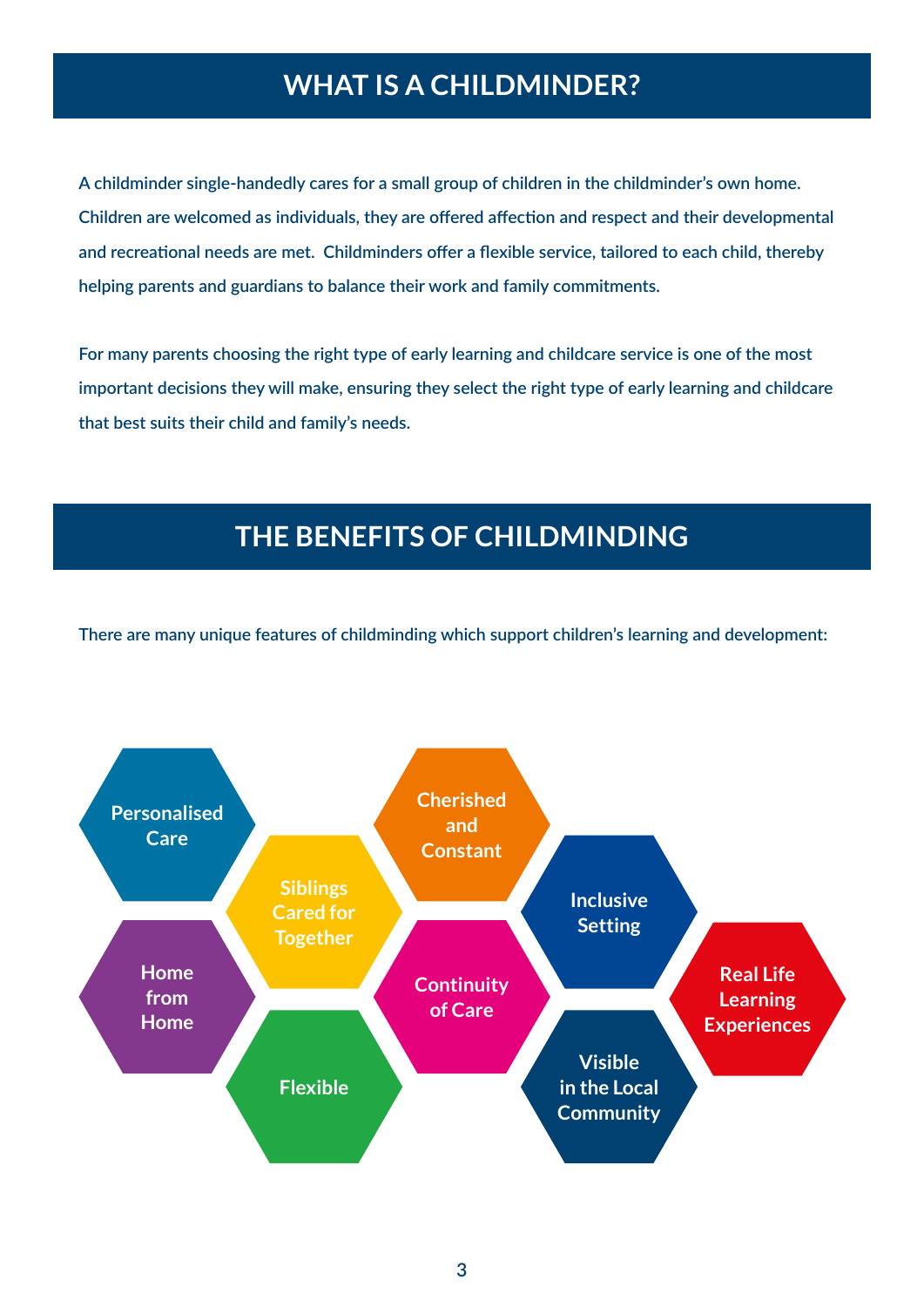## **TYPES OF CHILDMINDERS**

<span id="page-3-0"></span>**Depending on the number of children cared for, some childminders may be required to register with Tusla, and some will be exempt.** 

**A childminder is exempt from registering with Tusla if they care for:**

- **• 3 or less minded preschool children only**
- **• 6 or less minded school age children only**
- **• or a mix of preschool children and school age children (up to a maximum of 6 children) as set out below:**

| No. of Preschool children cared for: | <b>Maximum No. of School Age children:</b> |
|--------------------------------------|--------------------------------------------|
|                                      |                                            |
|                                      |                                            |
|                                      |                                            |
|                                      |                                            |

*\*Childminders should care for no more than 2 babies under 15 months at any one time.*

*Please note: Preschool children are aged 0 – 6 years, School Age children are 6 years+ or when they begin primary school.*

#### **VOLUNTARY NOTIFICATION**

**Childminders who are minding 3 or less children may choose to voluntarily notify to their local City/ County Childcare Committee (CCC). Please note, not all CCCs provide Voluntary Notification.**

#### **TUSLA REGISTRATION**

**Childminders who wish to care for 4 or more preschool children or care for 7 or more children of any age, must register with Tusla, and are subject to inspection.**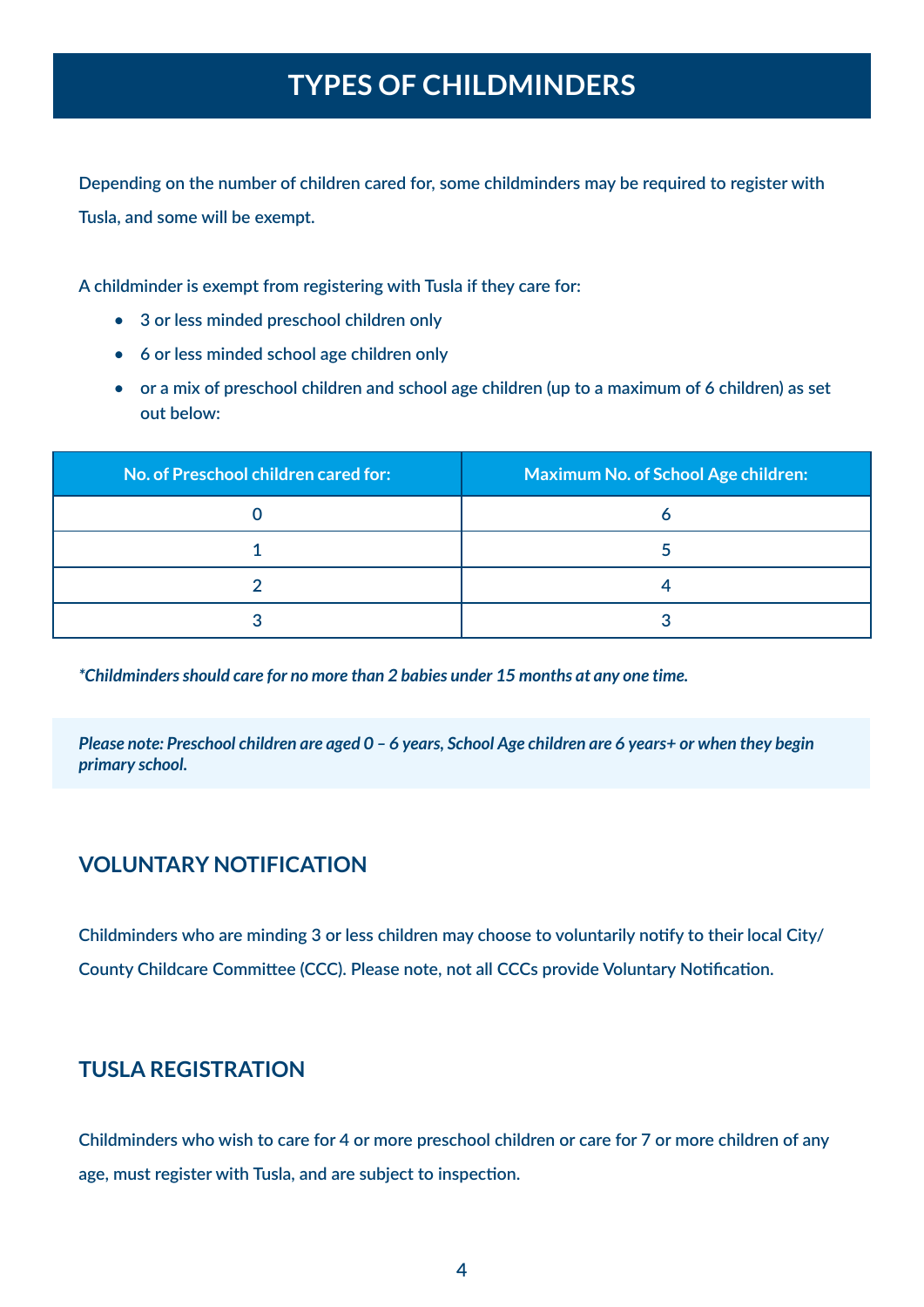<span id="page-4-0"></span>**Childminders who care for a mix of preschool and school age children: The maximum numbers of each** 

**that a Childminder can care for at the same time are as follows:**

| No. of Preschool children cared<br>$\vert$ for: (0-6 years) | Maximum No. of School Age children that<br>can be cared for: (0-6 years) |
|-------------------------------------------------------------|--------------------------------------------------------------------------|
|                                                             | 10                                                                       |
|                                                             |                                                                          |
|                                                             |                                                                          |
|                                                             |                                                                          |
|                                                             |                                                                          |

*Please note: Childminders must have adequate insurance and planning permission for the number of children cared for.*

#### **GARDA VETTING**

Garda vetting is an important step in promoting the safety and welfare of children in the childminders care. It can also indicate to parents that the childminder is operating a professional service where the welfare of children is paramount.

Tusla registered childminders are required to have Garda Vetting, however best practice would indicate that all childminders should be Garda Vetted.

The National Vetting Bureau provides vetting for childminders through Barnardos' Vetting Service and Early Childhood Ireland. All members of Childminding Ireland are Garda Vetted.

## **TIPS FOR CHOOSING A CHILDMINDER**

#### **FINDING CHILDMINDERS**

**Start by:**

- **• Considering your early learning and childcare needs, how many days a week and the cost**
- **• Visiting [Tusla](https://www.tusla.ie/) website, contact your local CCC and/or [Childminding Ireland](https://www.childminding.ie/) for names and contact details of childminders in your area**
- **• Asking friends, family, neighbours and co-workers for contact details of childminders**
- **• Placing an advertisement in the local newspapers; shops; bulletins; social media etc. and keep an eye out for childminding advertisements**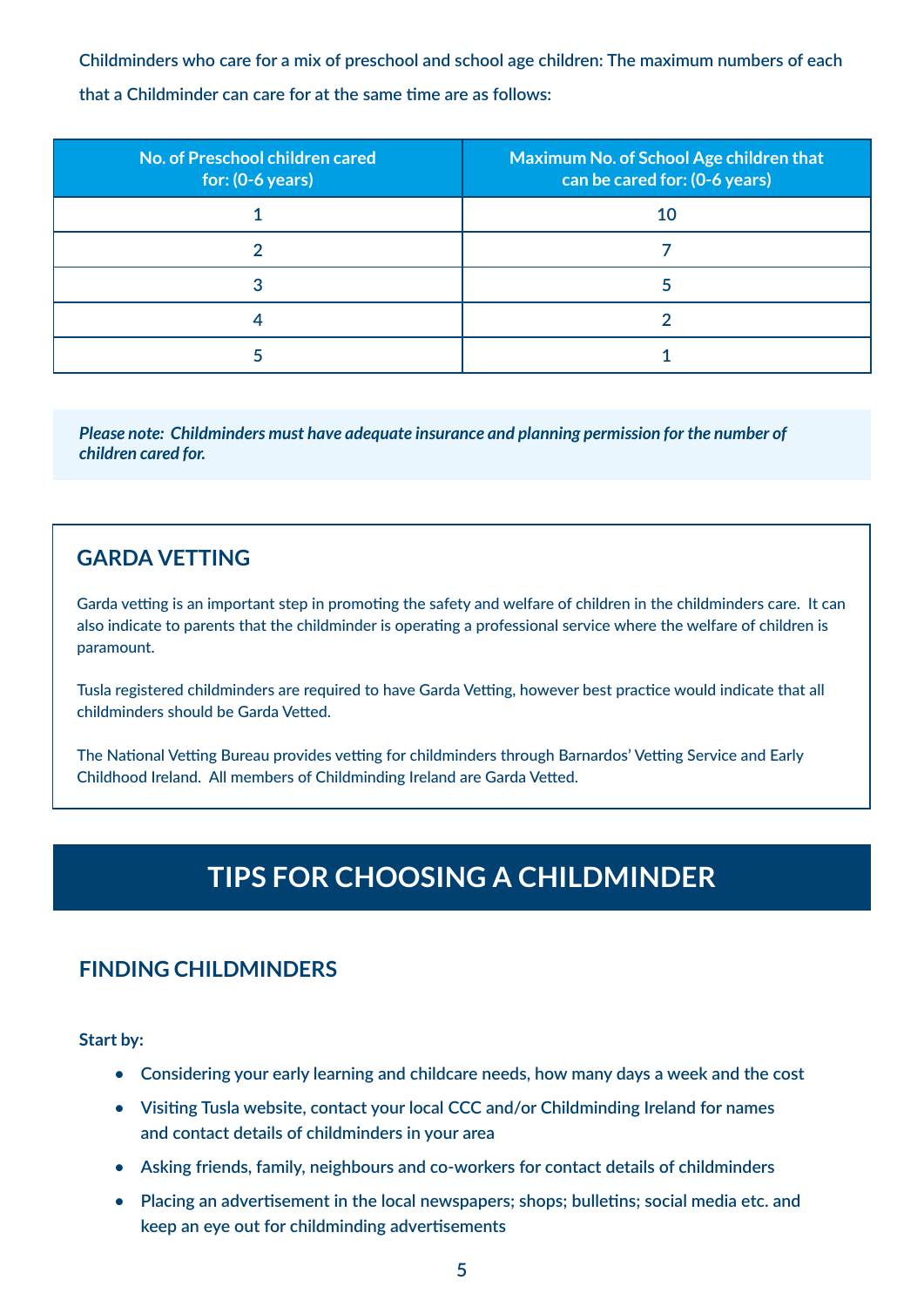#### **MAKE CONTACT WITH CHILDMINDERS**

- **• Before contacting a childminder prepare a list of things to discuss**
- **• Consider the time of day when calling the childminder i.e. avoid busy times such as arrival, departure, or lunch time etc.**
- **• Give details of your childminding needs**
- **• Aspects to consider are quality, accessibility and affordability**
- **• There is no need to make a decision straight away**

#### **ARRANGE VISITS TO CHILDMINDING SETTINGS**

- **• Meet a few childminders as this will give a broader perspective on childminding**
- **• Plan an initial visit to the childminder's home, preferably while children are there**
- **• Once a childminder is chosen, plan a second visit at a quieter time to formalise the childminding arrangement**

#### **CONSIDER ASKING THE CHILDMINDER SOME OF THE FOLLOWING QUESTIONS:**

- **• Do they have Garda Vetting? You may ask for evidence of this**
- **• What experience/knowledge/training/qualifications do they have?**
- **• Do they have policies and procedures for their childminding service e.g., illness; administration of medicine; fire safety, behaviour management, etc.?**
- **• Are they registered with Tusla? (unless exempt from registration see page 3)**
- **• How many children are they currently minding and what ages are they?**
- **• Do they have childminding specific insurance?**
- **• Do they have appropriate car insurance?**
- **• Do they have planning permission if required?**

*Please note: \*Planning and Development Regulations provide an exemption from planning permission for: 'the activity of minding no more than 6 children, including the children, if any, of the person minding, in the house of that person for profit or gain.'*

- **• Are there other adults on the premises while children are being minded?**
- **• What is their daily routine e.g., play activities, meals, outdoor play, television, stories, rest?**
- **• Who provides the meals for the child during the day? Discuss any nutritional needs.**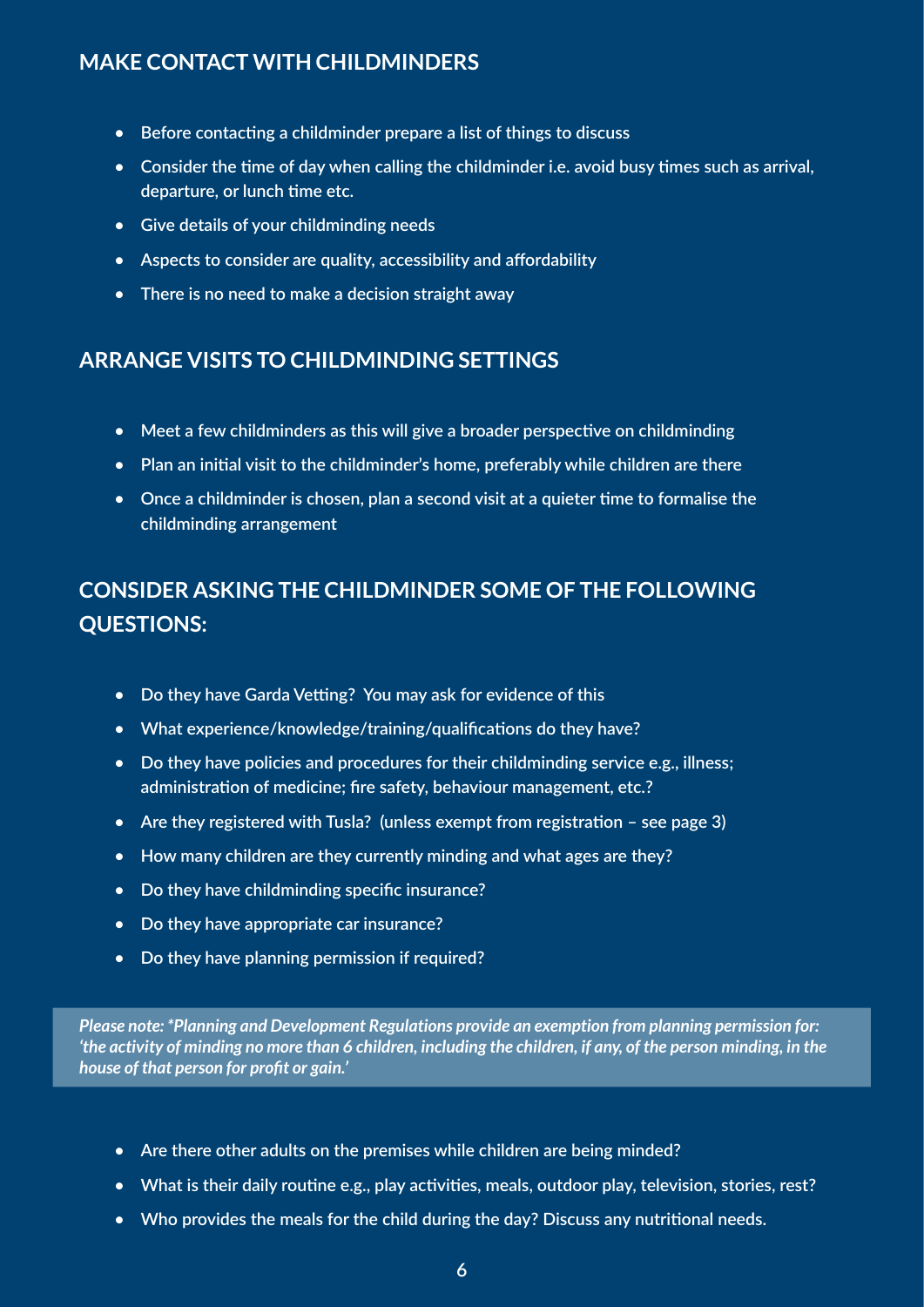- **• What toys, play equipment, materials, activities are available to the children?**
- **• Do the children have opportunities to play outdoors?**
- **• What provisions are in place for safe outdoor play?**
- **• What early learning and childcare equipment do they provide e.g., highchair, cots, car seats etc.?**
- **• Where do minded children sleep e.g., consider location, beds, cots etc.?**
- **• If they are unable to care for your child or in case of emergency, do they have an emergency backup person?**
- **• What are their working terms and conditions e.g.**
	- **- hours/days of work?**
	- **- childminding rates?**
	- **- holiday leave requirements?**
- **• What should parents provide to the childminder e.g., nappies, toiletries, all weather suits and wellies etc.?**
- **• What arrangements are in place if a child is sick?**
- **• Do they collect children from preschool/school/afterschool activities?**
- **• Do they have pets?**
- **• Do they take children on outings?**
- **• Are they aware of car safety requirements and do they have appropriate car seats?**
- **• Do they have parent references that you could contact?**

*Some childminders may have an information leaflet /booklet about their service which details their opening hours, fees, policies and procedures etc.*

#### **A CHILDMINDER SHOULD:**

- **• Have a genuine love of children**
- **• Build caring, nurturing relationships with children**
- **• Show kindness**
- **• Be professional, dedicated and reliable**
- **• Show empathy and understanding**
- **• Be fun and energetic**
- **• Be competent and capable**
- **• Be an active listener and be able to communicate with both children and parents**
- **• Work in partnership with parents**
- **• Recognise each child's individuality and uniqueness**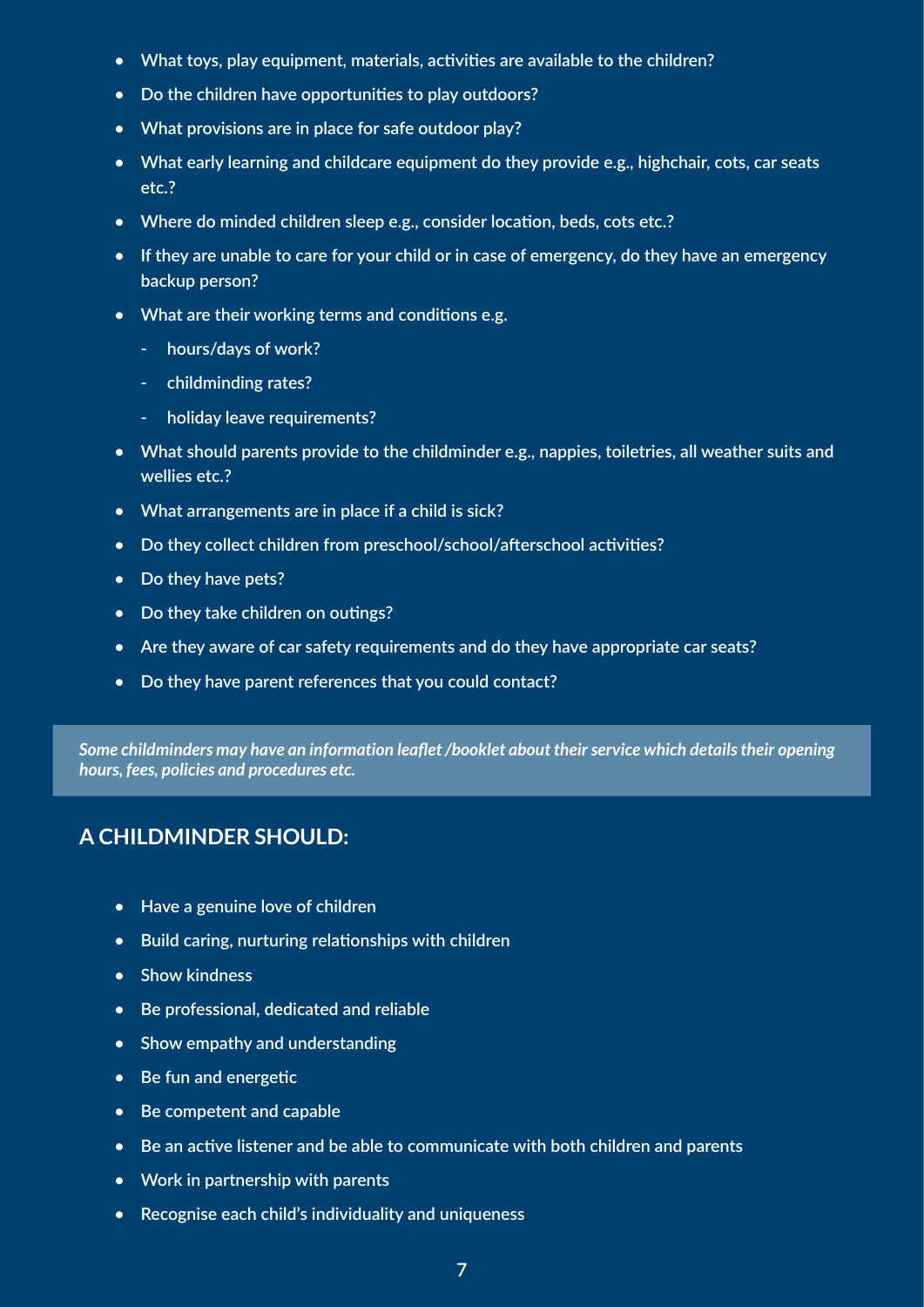#### **A CHILDMINDER'S HOME SHOULD:**

- **• Be caring, happy, friendly and stimulating**
- **• Be cosy and warm**
- **• Have appropriate space for indoor and outdoor play and activities**
- **• Be open for you to visit at any time during the day**
- **• Be a safe place e.g., use safety gates; fire guards; safety locks; smoke alarms, attention to hygiene etc.**
- **• Have a secure outdoor area e.g., no access onto road; quality play equipment etc.**
- **• Have a variety of equipment, toys and learning materials that children can freely access e.g., sand / water play, playdough, books, role play / imaginary play opportunities, creativity materials etc.**
- **• Share copies of their policies and procedures with parents**

#### **PARENTS SHOULD COMPLETE A CHILD RECORD FORM INCLUDING:**

- **• Child's name and address**
- **• Child's date of birth**
- **• Contact details of parents during the day e.g., home & work phone numbers**
- **• Contact number of family doctor**
- **• Name and contact details of whoever is to be contacted in an emergency**
- **• Details of who can collect your child**
- **• Any medical & dietary requirements**
- **• Permission for outings and any travel in childminder's car**
- **• Permission for photographs**

#### **CHILDMINDERS' RECORDS SHOULD INCLUDE:**

- **• Daily attendance record**
- **• Accident/Injury records**
- **• Risk assessments**
- **• Signed agreement for medicine administration**
- **• Fire safety record**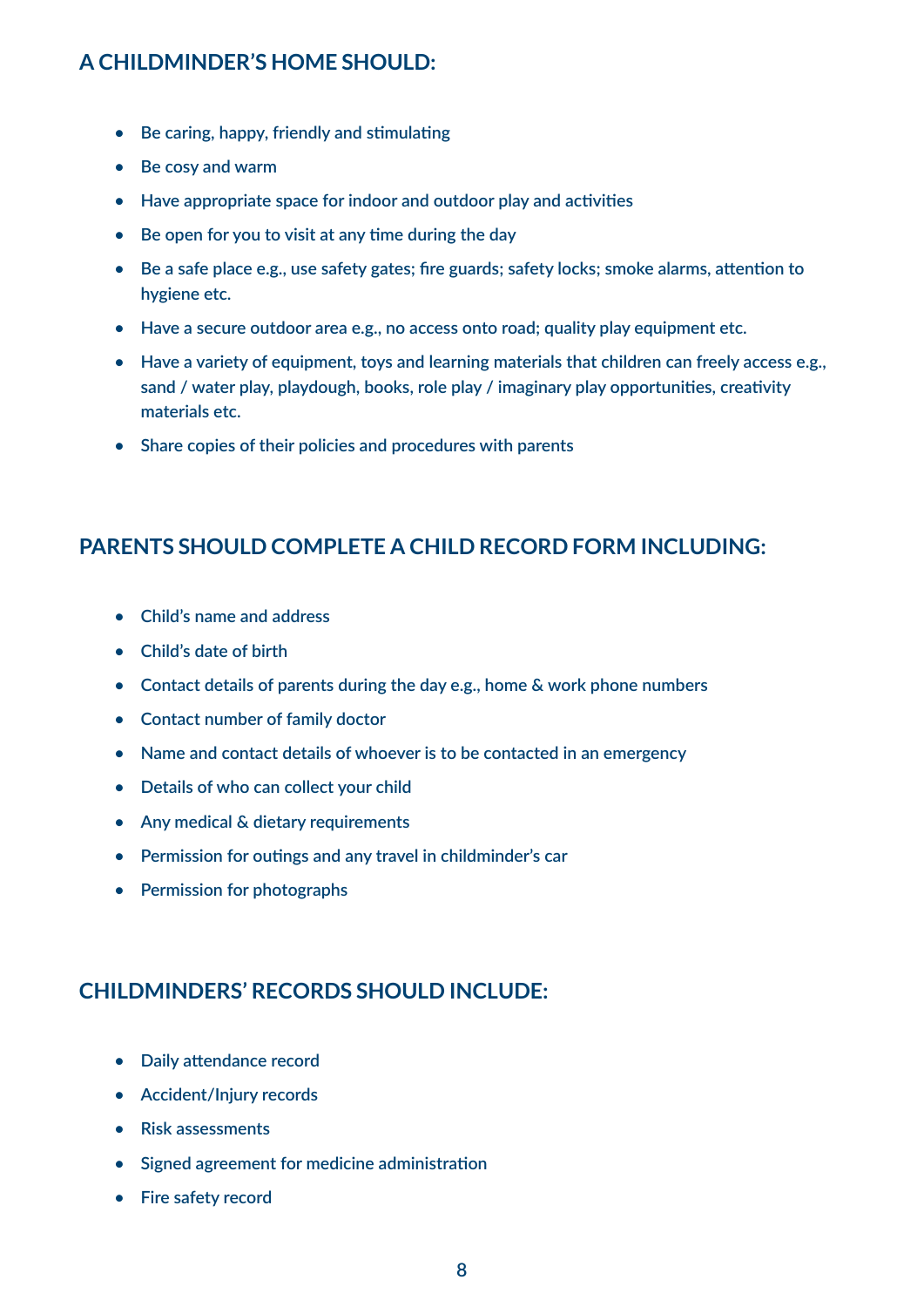- **• Childminding insurance and appropriate car insurance**
- **• Documentation on training e.g., Tusla Children First**
- **• First Aid**
- **• Childminding fees**

*This list of records is not exhaustive.*

#### **MAKE A DECISION**

**Remember that it is ok for parents to take their time and not rush into a decision. Parents should review all the information gathered and call the childminder back if there are any questions that were not answered. If a childminding setting is full, put the child's name on the waiting list.** 

#### **CONFIRM YOUR DECISION**

- **• Once parents have found a childminder, confirm and agree the terms & conditions of the childminding arrangement.**
- **• A childminding contract stating the childminding arrangement is recommended with parents (cost, hours, sickness or holiday payments, overtime rates or extra charges for food and outings etc).**

*This will ensure that the quality of the relationship between the childminder, parents and children will not be impaired by misunderstandings. Both parties should retain a copy of this contract.*

#### **REVIEW YOUR CONTRACT**

**It is important for parents and childminders to review the childminding contract annually. This gives both a chance to talk about the child's needs and how the childminding arrangement is going. The signed contract means both parents and childminders agree and are fully aware of the terms of the service.**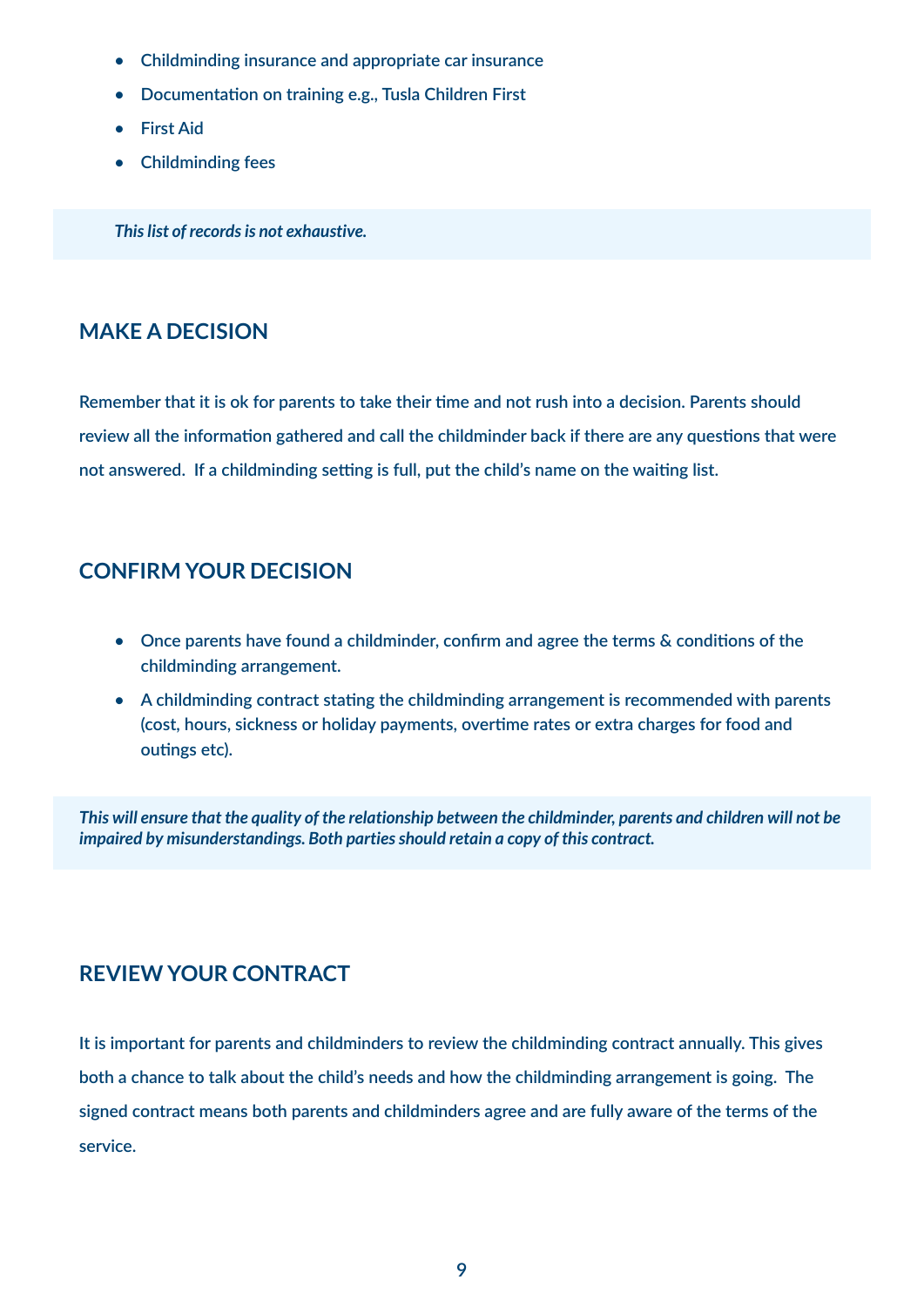## **CHILDMINDING DURING COVID**

<span id="page-9-0"></span>**In the current climate, it is recommended as best practice that all childminders have a COVID-19 Infection Control Policy to ensure that safe practices and procedures are in place within the setting. Childminders and parents have a responsibility to adhere to the most up to date COVID-19 guidelines to ensure the health and wellbeing of all. Please see: <https://www2.hse.ie/conditions/covid19/>**

## **WORKING IN PARTNERSHIP WITH YOUR CHILDMINDER**

**Parents are the primary caregiver and educator of their child and therefore have the responsibility to be involved in all aspects of their lives. Children benefit greatly when the relationship between the parents and their childminder is a positive and respectful one. Parents should share their parenting style, values, and beliefs with the childminders, being open and honest about their expectations of the childminding arrangement and the role that the childminder will play in the child's life.** 

#### **THE SETTLING IN PERIOD**

**Start slowly by:** 

- **• Arranging a visit to the childminder's home where parents may stay to support the transition**
- **• Following this visit, children should be left for a short time, increasing the time each day depending on how they are adjusting to the childminder and their new environment**
- **• Allowing children to bring their favourite comforter or toy to the childminding setting. This will help them feel secure and build their confidence**
- **• Talking to the childminder about your child. Let them know your child's favourite games and activities, foods they like or dislike and any fears they may have**
- **• Making contact during the day to check and see how your child is settling in. It can be a daunting experiencing for parents as well so allow time for everyone to adjust to the new arrangement**
- **• Becoming aware of the childminder's routine and activities, this will help parents to talk to their child about their day**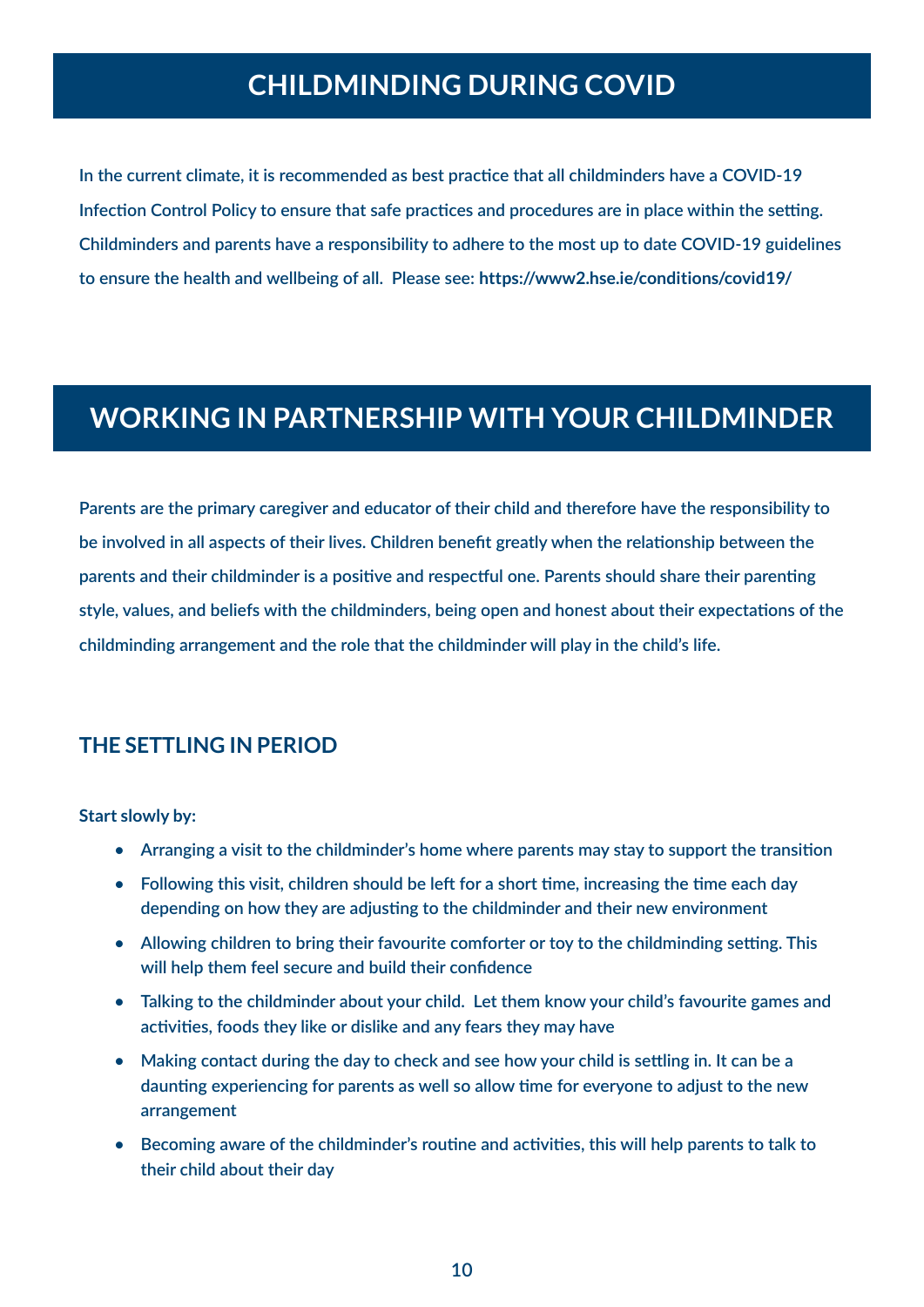## **ADDITIONAL INFORMATION**

#### <span id="page-10-0"></span>**For further advice and support on choosing a childminder:**

- **• [National Action Plan for Childminding \(2021-2028\)](https://www.gov.ie/en/campaigns/df207-national-action-plan-for-childminding-2021-2028/)**
- **• [First 5](https://first5.gov.ie/)**
- **• [Tusla](https://www.tusla.ie/)**
- **• [MyCCC.ie](https://myccc.ie/)**
- **• [Childminding Ireland](https://www.childminding.ie/)**
- **• [National Childcare Scheme](https://www.ncs.gov.ie/en/)**
- **• [HSE Covid-19 Guidelines](https://www2.hse.ie/conditions/covid19/)**

**[www.gov.ie/childminding](https://www.gov.ie/en/campaigns/df207-national-action-plan-for-childminding-2021-2028/)**

**[www.first5.gov.ie](https://first5.gov.ie/)**

**[www.tusla.ie](https://www.tusla.ie/)**

**[www.myccc.ie](https://myccc.ie/)**

**[www.childminding.ie](https://www.childminding.ie/)**

**[www.ncs.gov.ie](https://www.ncs.gov.ie/en/)**

**[www2.hse.ie/conditions/covid19/](https://www2.hse.ie/conditions/covid19/)**









An Ghníomhaireacht um<br>Leanaí agus an Teaghlach Child and Family Agency